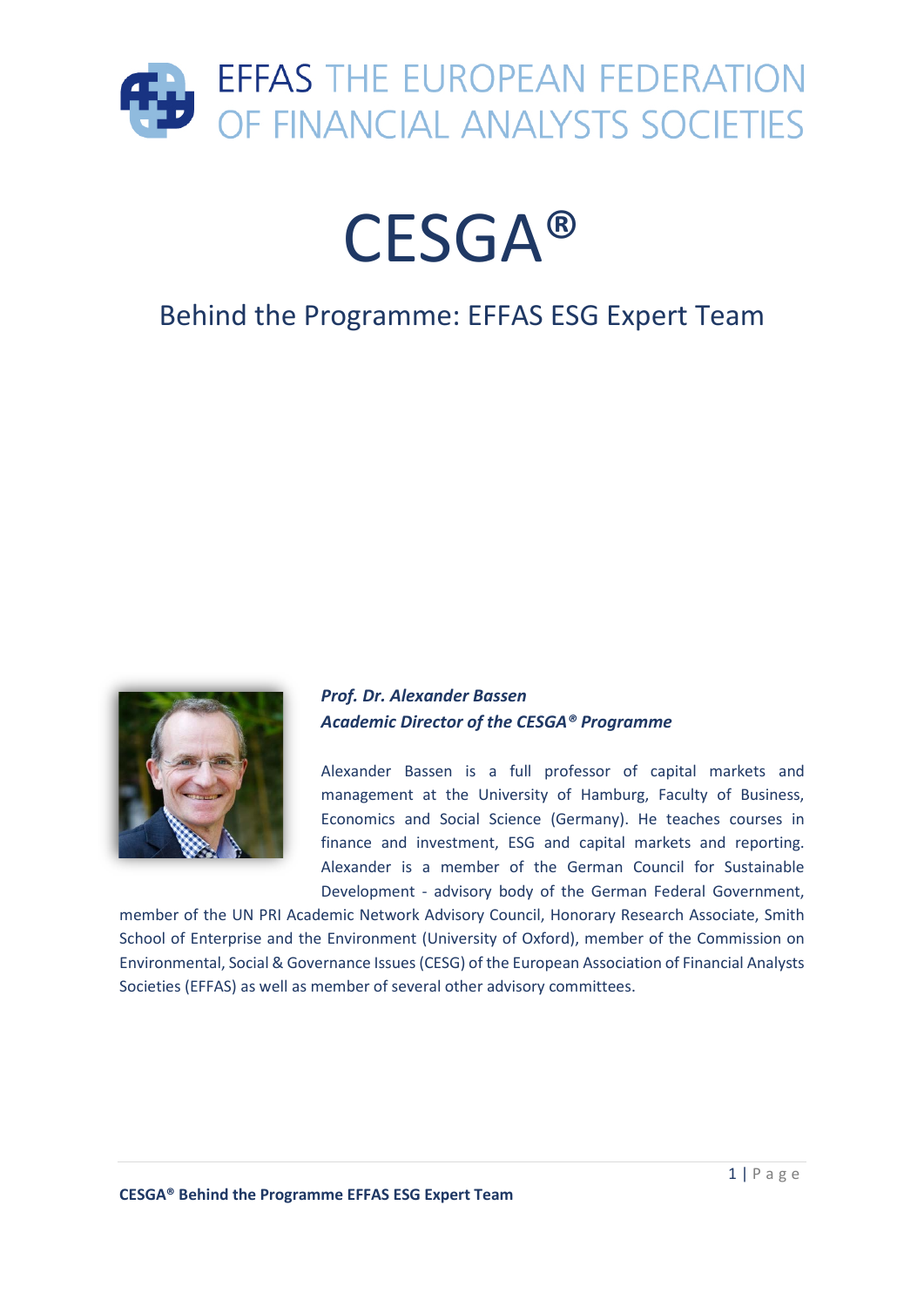



#### *Aurélie de Barochez, CIIA*

Aurélie has been the Head of ESG Integration for Groupama Asset Management since May 2018. She is currently implementing a new ESG Strategy aiming to develop ESG integration into investment decisions. Therefore, she has created an ESG training programme for portfolio managers. She joined Groupama AM in 2015 as financial and ESG analyst, in charge of the energy sector and as specialist in environmental issues.

From 2012 to 2015 she was an analyst at Novethic, responsible for the certification of SRI funds, for developing sustainable investment training and for conducting statistical studies.

She began her career as SRI analyst at General in 2011 and then at Agicam.

Aurélie holds a Master's degree in management from Audencia Nantes and a Master's degree in International Law from Université Paris 2 Panthéon Assas. She graduated from the SFAF (CIIA) in 2017 and is a member of the Commission in charge of Extra-financial analysis.



#### *Corinne Baudoin, CEFA*

Corinne has been a member of SFAF's board in charge of ESG topics since 2017. She co-chairs the Commission in charge of Extra-financial analysis. She began her career as an equity fund manager at CCR Actions from 1997 to 2002. Then she participated in the creation of the "value investing" asset management company Metropole gestion in 2002, where she stayed until 2014. As an equity fund manager, she worked on the development of an ESG criteria integration tool into

financial analysis and fund management. She is now a financial and extra-financial reporting consultant and teaches extra-financial analysis and reporting at a business school (PPA, Paris). SFAF member and diploma accredited (CEFA – Certified European Financial Analyst) since 2000, Corinne is also an agricultural engineer (ENSFA, Rennes) and has a Master's degree (DESS) in landuse planning and local authorities.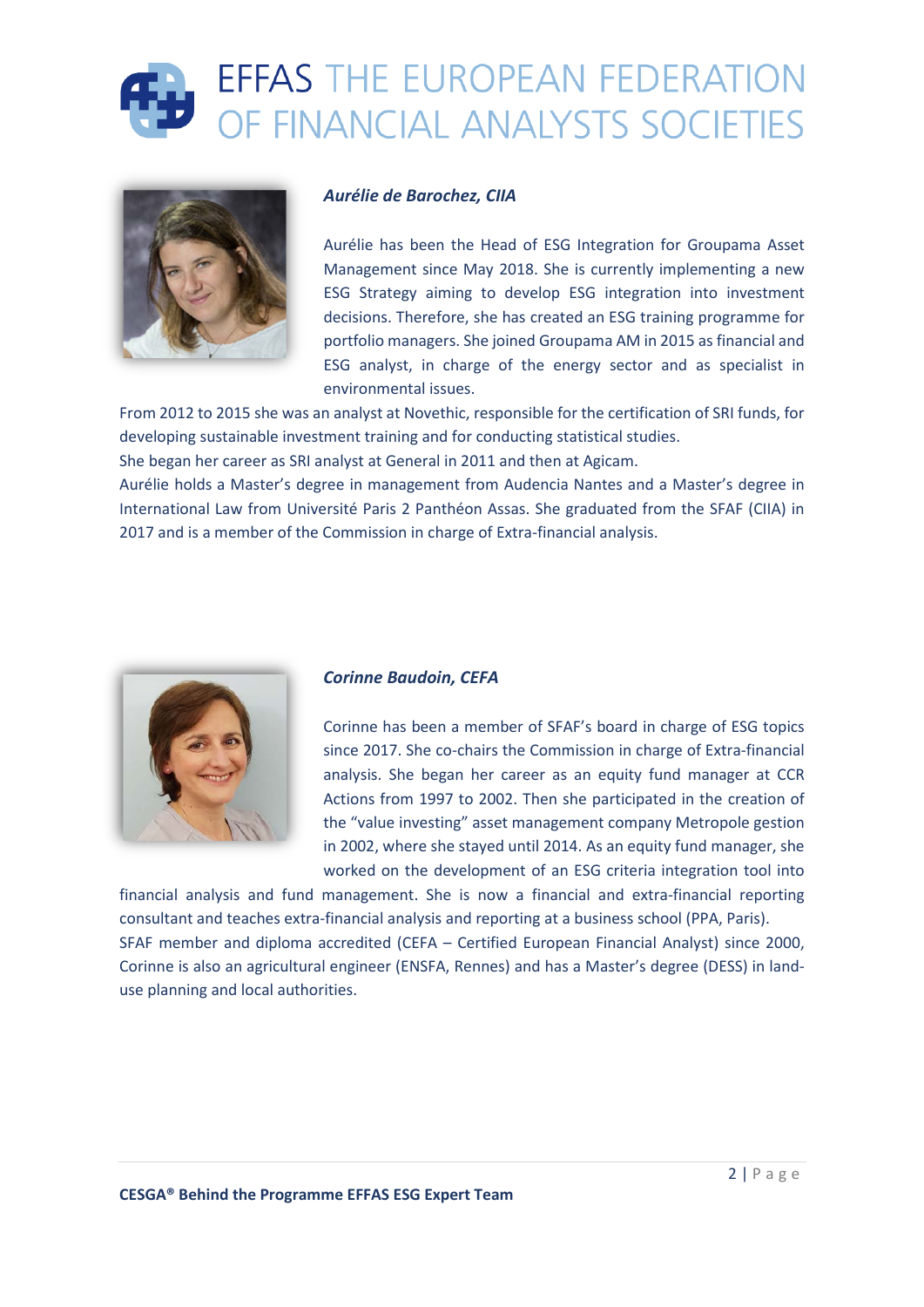



#### *Gunnar Friede, CEFA, CIIA*

Gunnar is Senior Fund Manager with DWS Group. He co-leads the ESG activities of the DWS Multi Asset & Solutions Group. He is portfolio manager of several top-rated ESG Multi Asset funds. Gunnar is a member of the EFFAS Commission on ESG and co-leads the German DVFA Commission on Sustainable Investing.

He joined Deutsche Bank in 1997 and DWS as a global equity portfolio manager in 2005. Since then he contributes to the firm's ESG efforts and spearheaded several achievements for mainstreaming ESG aspects.

Gunnar has researched his PhD-Thesis with the University of Hamburg (2014-2019) on the relation of ESG-factors and financial performance. The study "ESG and financial performance: aggregated evidence from more than 2000 empirical studies" is widely reflected by investors, media, academia, and policy makers. He is a trained banker ('Bankkaufmann"), has a master's degree in business administration ("Diplom-Kaufmann") from HTW Berlin and holds CIIA and CEFA degrees.



#### *Hendrik Garz, PhD*

Hendrik leads Sustainalytics' global Rating Products and Thematic Research team and has been responsible for the development and management of the company's flagship rating product, the ESG Risk Ratings, and its Corporate Governance Rating. He also manages Sustainalytics' Frankfurt office, which is responsible for the company's business activities in the DACH region.

Before joining Sustainalytics in 2012, Hendrik worked as a sell-side equity analyst/strategist at WestLB for more than 15 years. Hendrik is very active in the responsible investment community, served as co-chair of the German association of investment professionals' (DVFA) commission on responsible investing for many years and is a member of the European Federation of Financial Analyst Societies' commission on ESG. Prior affiliations include serving on Project Delphi's technical working group, the advisory committee for the STOXX ESG index family, and the PRI working group on ESG integration. Hendrik was also involved in the development of the German Sustainability Code.

In the EXTEL/IRRI Survey 2014, Hendrik received a No. 2 ranking in the "Best SRI Analyst" category. He co-authored a research report that won the Farsight Award 2017. Hendrik holds a PhD in Finance and has co-authored a book on Portfolio Management.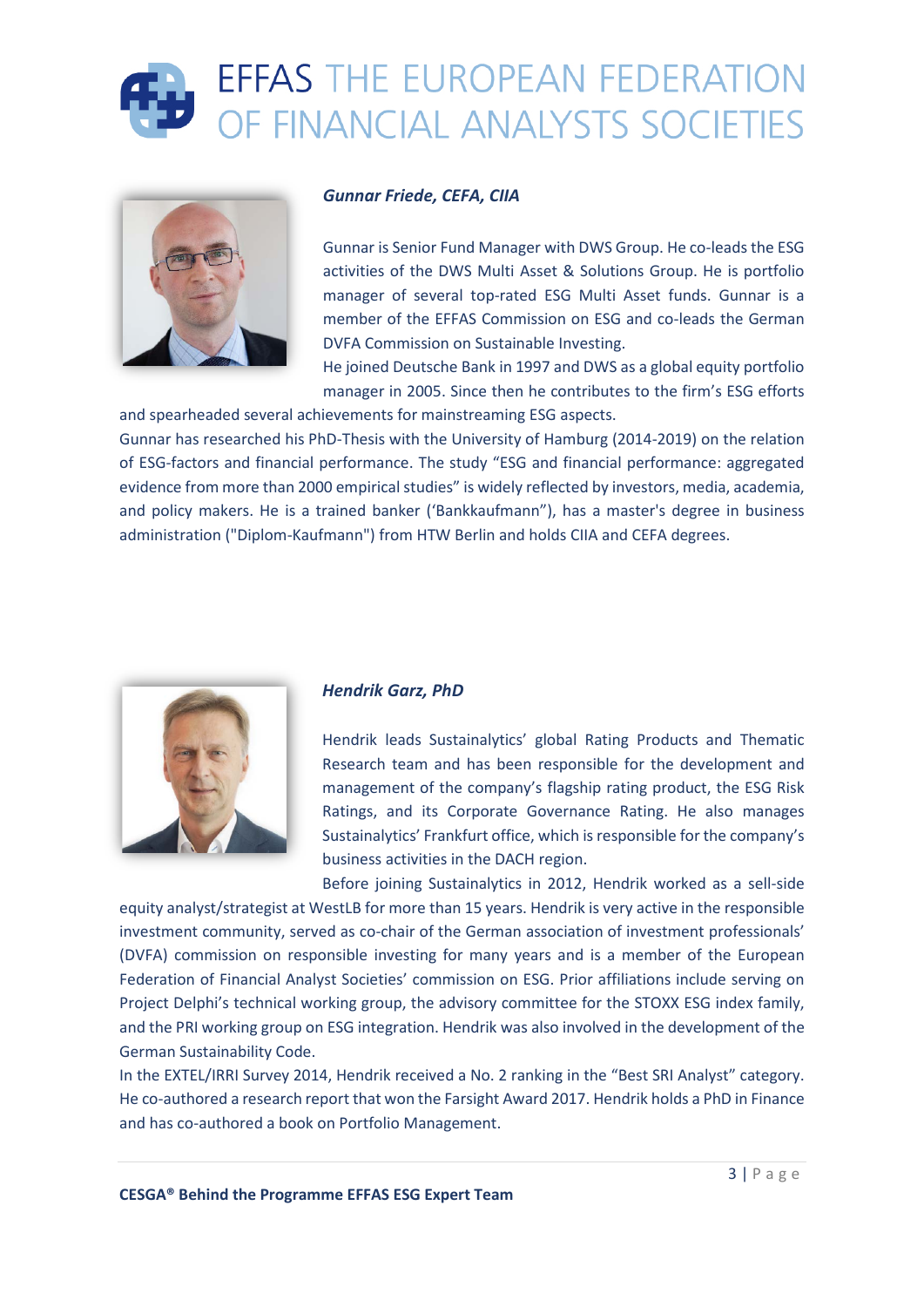### **EFFAS THE EUROPEAN FEDERATION** OF FINANCIAL ANALYSTS SOCIETIES



#### *Andrea Gasperini*

Chartered Accountant and Auditor in Milan, AIAF Member (Italian Association for Financial Analysis) since 1993, I am also Head of Sustainability and "ESG Observatory" for AIAF, which deals with all topics about Sustainable Finance and I am a strong proponent that climate change impacts financial investment decisions. Since February 2019 I have been EFRAG member of the European Lab Project Task Force on Climate-related Reporting.

Andrea, member Working Group 3 of the Italian Observatory for the Sustainable Finance (OIFS) promoted by Italian Ministry for the Environment and protection of Land and Sea (MATTM), is a strong proponent that climate change impacts financial investment decisions.

His professional commitments concern all matters related to Sustainability, particularly the risks and opportunities connected to a transitioning to a low carbon and climate resilient economy.

Other expertise: financial analysis of the methodology to identify and communicate the intangible assets and liabilities; the environmental, social and governance factors (ESG); the GRI Sustainability Report and the Integrated Report according to the IIRC framework of the German Council Sustainability Code (RNE); the impacts on Sustainable Development Goals (SDGs) Agenda 2030 UN. Andrea is author and co-author of many books and essays, published in several management and economic journals about Sustainable Finance and intangible assets and have been the keynote speaker at university master's courses and conferences planned in these fields by national and international organizations.



#### *René Nicolodi, PhD*

René Nicolodi is the Head of Equities & Themes and Deputy head of Asset Management at Swisscanto Invest by Zürcher Kantonalbank. René received his Ph.D. from the University of Zurich, and since 2009 has been a Chartered Alternative Investment Analyst (CAIA). In addition to his role at ZKB, René is a lecturer at the University of Applied Sciences for Business Administration Zurich (HWZ), the University of Zurich and the Swiss Training Centre for Investment

Professionals (AZEK) and the International Management Institute in Kiev. René is a member of the ESG Commission of the European Federation of Financial Analysts Societies (EFFAS) and is a board member at Swiss Sustainable Finance (SSF).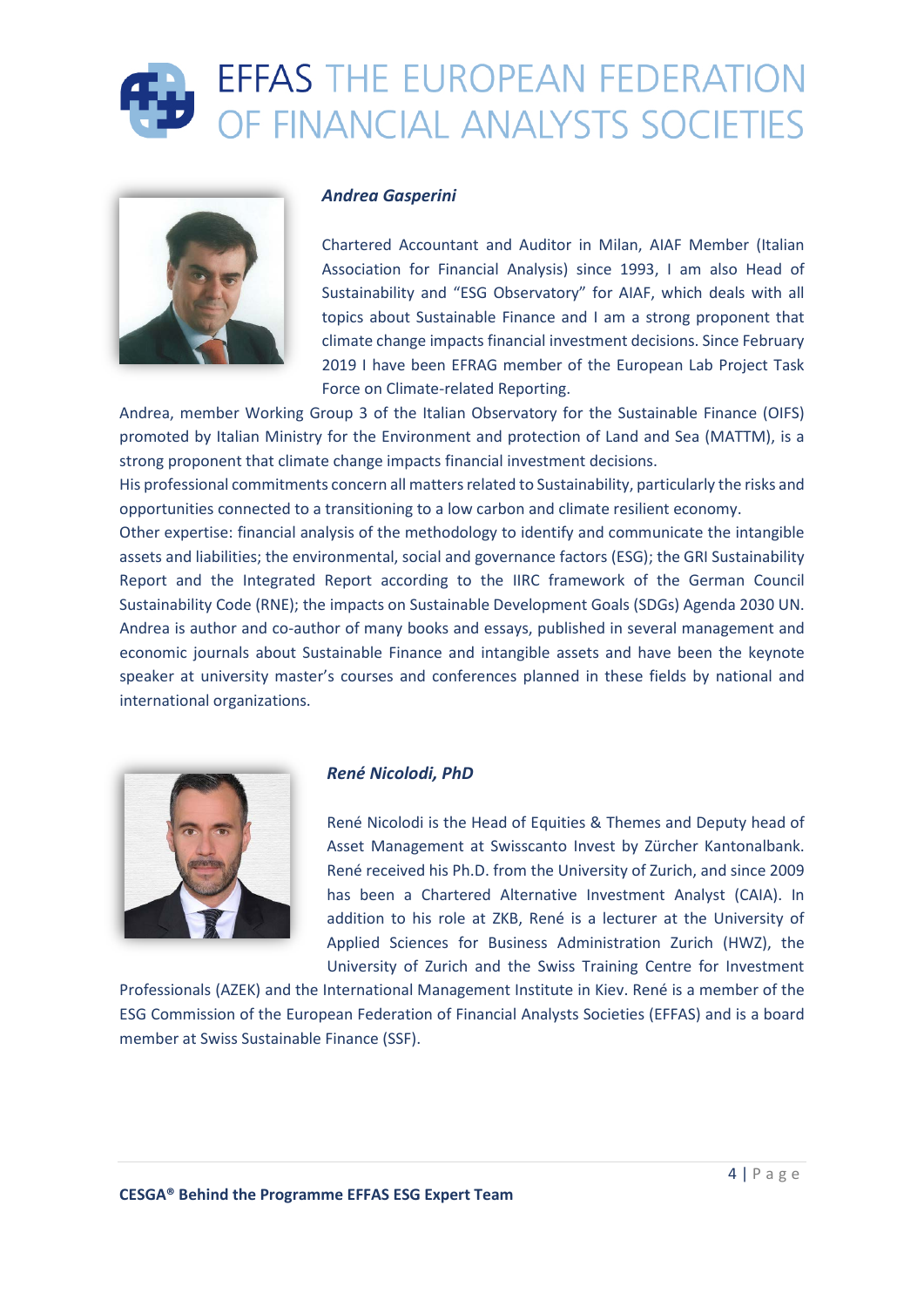## **EFFAS THE EUROPEAN FEDERATION** OF FINANCIAL ANALYSTS SOCIETIES



#### *Susana Peñarrubia Fraguas, CFA, CESGA*

Susana is Head of ESG Integration – Active and Senior Portfolio Manager Equities European ESG & Head of Utilities at DWS. She joined DWS in 2001 after 3 years of experience as sales person for fixed income sales at Dresdner Kleinwort Benson. Since 2009, she has been equity portfolio multiproduct manager for European ESG.

She has a Master's degree ("Licenciada en Económicas") in economics from the Universidad de Alcalá de Henares, Madrid and additional studies at: Leeds Polytechnic (UK); Fachhochschule für Wirtschaft (Pforzheim) and Hochschule für Bankwirtschaft (Frankfurt); Dresdner Bank Training Program; and INSEAD (Fontainebleau). In 2005 and 2006 the Institutional Investor Magazine awarded her "Best of European Buy side Analyst". Furthermore, in 2010 and 2011 she was recorded in the 75 so called "TopGun" most influential Buy side specialists in Europe. She is also: a Member of the Arbeitkreis "Integrated Reporting" of the Schmalenbach Gesellschaft; Referent EFFAS ESG Training Program Valuation, Measurement and Integration; Referent UNED (MEMFI Programme); and she runs the Deutsche ESG European Equities and other ESG focused institutional funds.



#### *Ramón Pueyo*

Ramón Pueyo is the Head of both Sustainability Services and Corporate Governance and Family Business of KPMG in Spain. He specializes in advising medium and large size family businesses in processes regarding the planning, financial valuation, good governance, legal advice, and the prevention of conflicts between the owners, among others. The Family business team works actively with

organizations such as the European Family Businesses, Instituto de la Empresa Familiar and their territorial associations and supports different events such as the Family Business Congress, Territorial assemblies and thematic breakfasts.

Additionally, Ramón has more than seventeen years' experience in Corporate Governance and Corporate Social Responsibility. His main areas of focus have been corporate governance, ethics and integrity, sustainability and non-financial issues in financial markets and investment decisions. Before joining KPMG in 2005 he worked for six years for the research institution providing ESG research on Spanish companies to the FTSE4GOOD Index. He has led several engagements on ethics and integrity, due diligence and corporate governance for some of Spain's largest companies in the energy and infrastructure sectors.